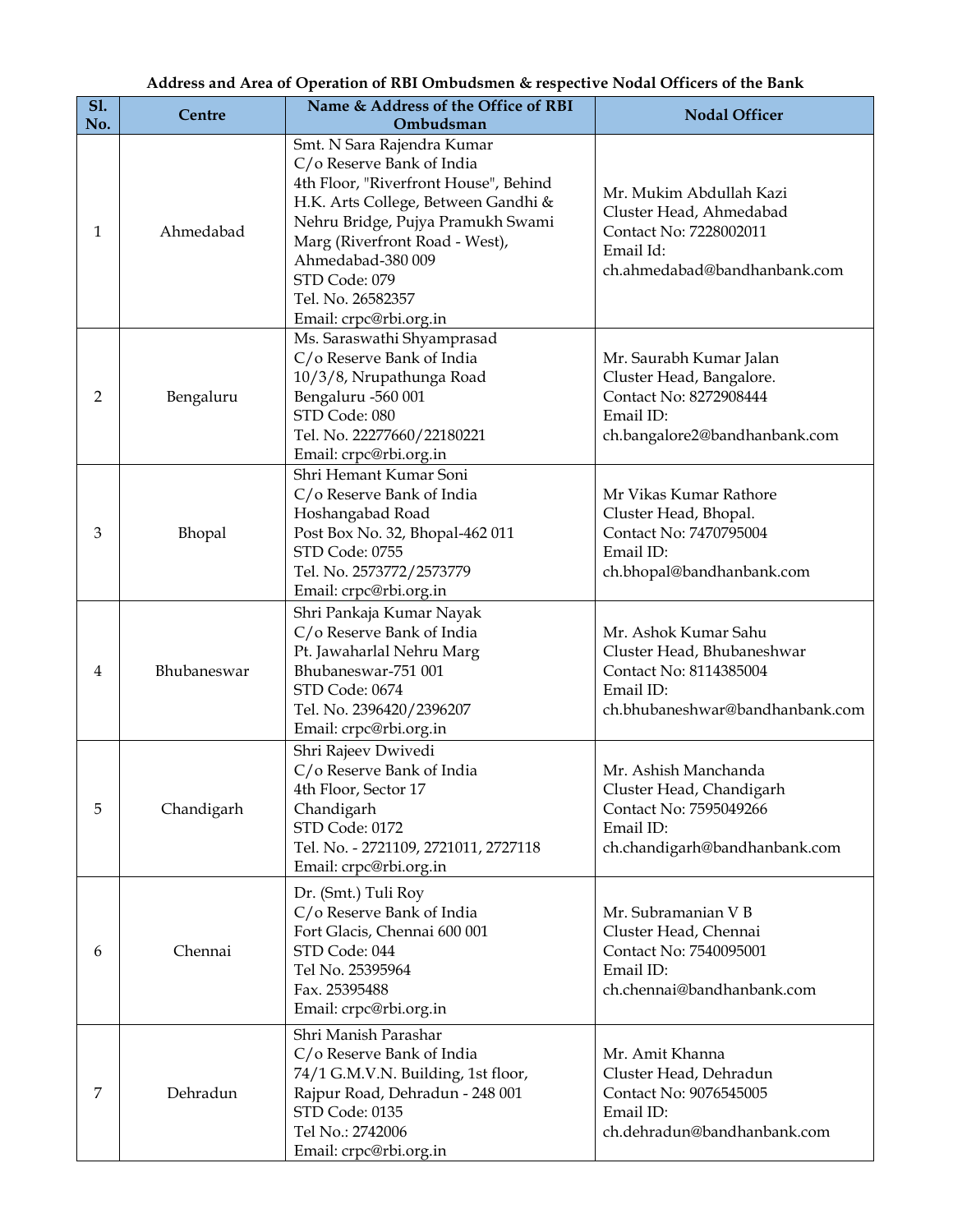| C/o Reserve Bank of India<br>Mr. Abhay Kumar<br>Cluster Head, Guwahati East<br>Station Road, Pan Bazar,<br>Guwahati<br>Guwahati-781 001<br>Contact No: 9954092776<br>8<br>STD Code: 0361<br>Email ID:<br>Tel. No. 2542556<br>ch.guwahatieast@bandhanbank.com<br>Email: crpc@rbi.org.in<br>Shri T Srinivasa Rao<br>C/o Reserve Bank of India<br>Mr. Sridhar Pusarla<br>6-1-56, Secretariat Road<br>Cluster Head, Vijayawada<br>9<br>Saifabad, Hyderabad-500 004<br>Contact No: 7595049268<br>Hyderabad<br>Email ID:<br>STD Code: 040<br>Tel. No. 23210013<br>ch.vijayawada@bandhanbank.com<br>Email: crpc@rbi.org.in<br>Ms. Rekha Chandanaveli<br>C/o Reserve Bank of India,<br>Mr. Pankaj Kumawat<br>Cluster Head, Jaipur<br>4th floor Rambagh Circle,<br>Tonk Road, Jaipur - 302 004<br>Contact No: 9799165003<br>10<br>Jaipur<br>STD Code: 0141<br>Email ID:<br>Tel. No. 2577931<br>ch.jaipur@bandhanbank.com<br>Email: crpc@rbi.org.in<br>Shri Ramesh ChandC/o Reserve Bank of<br>Mr. Rohit Singh Sambyal<br>India, Rail Head Complex,<br>Branch Head, Jammu<br>Jammu-180012<br>Contact No: 6289517301<br>11<br>Jammu<br>STD Code: 0191<br>Email ID:<br>Tel No.: 2477905<br>bh.jammu@bandhanbank.com<br>Email: crpc@rbi.org.in<br>Smt. Chandini Moolchandani<br>Mr. Ashish Mishra<br>C/o Reserve Bank of India<br>M. G. Road, Post Box No. 82<br>Cluster Head, Lucknow<br>12<br>Kanpur-208 001<br>Contact No: 9903815015<br>Kanpur<br>STD Code: 0512<br>Email ID:<br>ch.lucknow@bandhanbank.com<br>Tel. No. 2305174/2303004<br>Email: crpc@rbi.org.in<br>Shri Rabindra Kishore Panda<br>Mr. Sudipta Talukdar<br>C/o Reserve Bank of India<br>Vice President - Branch Operations &<br>15, Netaji Subhash Road<br>Customer Service H.O.<br>13<br>Kolkata<br>Kolkata-700 001<br>Contact No: 033-61354545 |    |             | Shri Partha Choudhuri |  |
|----------------------------------------------------------------------------------------------------------------------------------------------------------------------------------------------------------------------------------------------------------------------------------------------------------------------------------------------------------------------------------------------------------------------------------------------------------------------------------------------------------------------------------------------------------------------------------------------------------------------------------------------------------------------------------------------------------------------------------------------------------------------------------------------------------------------------------------------------------------------------------------------------------------------------------------------------------------------------------------------------------------------------------------------------------------------------------------------------------------------------------------------------------------------------------------------------------------------------------------------------------------------------------------------------------------------------------------------------------------------------------------------------------------------------------------------------------------------------------------------------------------------------------------------------------------------------------------------------------------------------------------------------------------------------------------------------------------------------------------------------------------------------------------------------------|----|-------------|-----------------------|--|
|                                                                                                                                                                                                                                                                                                                                                                                                                                                                                                                                                                                                                                                                                                                                                                                                                                                                                                                                                                                                                                                                                                                                                                                                                                                                                                                                                                                                                                                                                                                                                                                                                                                                                                                                                                                                          |    |             |                       |  |
|                                                                                                                                                                                                                                                                                                                                                                                                                                                                                                                                                                                                                                                                                                                                                                                                                                                                                                                                                                                                                                                                                                                                                                                                                                                                                                                                                                                                                                                                                                                                                                                                                                                                                                                                                                                                          |    |             |                       |  |
|                                                                                                                                                                                                                                                                                                                                                                                                                                                                                                                                                                                                                                                                                                                                                                                                                                                                                                                                                                                                                                                                                                                                                                                                                                                                                                                                                                                                                                                                                                                                                                                                                                                                                                                                                                                                          |    |             |                       |  |
|                                                                                                                                                                                                                                                                                                                                                                                                                                                                                                                                                                                                                                                                                                                                                                                                                                                                                                                                                                                                                                                                                                                                                                                                                                                                                                                                                                                                                                                                                                                                                                                                                                                                                                                                                                                                          |    |             |                       |  |
|                                                                                                                                                                                                                                                                                                                                                                                                                                                                                                                                                                                                                                                                                                                                                                                                                                                                                                                                                                                                                                                                                                                                                                                                                                                                                                                                                                                                                                                                                                                                                                                                                                                                                                                                                                                                          |    |             |                       |  |
|                                                                                                                                                                                                                                                                                                                                                                                                                                                                                                                                                                                                                                                                                                                                                                                                                                                                                                                                                                                                                                                                                                                                                                                                                                                                                                                                                                                                                                                                                                                                                                                                                                                                                                                                                                                                          |    |             |                       |  |
|                                                                                                                                                                                                                                                                                                                                                                                                                                                                                                                                                                                                                                                                                                                                                                                                                                                                                                                                                                                                                                                                                                                                                                                                                                                                                                                                                                                                                                                                                                                                                                                                                                                                                                                                                                                                          |    |             |                       |  |
|                                                                                                                                                                                                                                                                                                                                                                                                                                                                                                                                                                                                                                                                                                                                                                                                                                                                                                                                                                                                                                                                                                                                                                                                                                                                                                                                                                                                                                                                                                                                                                                                                                                                                                                                                                                                          |    |             |                       |  |
|                                                                                                                                                                                                                                                                                                                                                                                                                                                                                                                                                                                                                                                                                                                                                                                                                                                                                                                                                                                                                                                                                                                                                                                                                                                                                                                                                                                                                                                                                                                                                                                                                                                                                                                                                                                                          |    |             |                       |  |
|                                                                                                                                                                                                                                                                                                                                                                                                                                                                                                                                                                                                                                                                                                                                                                                                                                                                                                                                                                                                                                                                                                                                                                                                                                                                                                                                                                                                                                                                                                                                                                                                                                                                                                                                                                                                          |    |             |                       |  |
|                                                                                                                                                                                                                                                                                                                                                                                                                                                                                                                                                                                                                                                                                                                                                                                                                                                                                                                                                                                                                                                                                                                                                                                                                                                                                                                                                                                                                                                                                                                                                                                                                                                                                                                                                                                                          |    |             |                       |  |
|                                                                                                                                                                                                                                                                                                                                                                                                                                                                                                                                                                                                                                                                                                                                                                                                                                                                                                                                                                                                                                                                                                                                                                                                                                                                                                                                                                                                                                                                                                                                                                                                                                                                                                                                                                                                          |    |             |                       |  |
|                                                                                                                                                                                                                                                                                                                                                                                                                                                                                                                                                                                                                                                                                                                                                                                                                                                                                                                                                                                                                                                                                                                                                                                                                                                                                                                                                                                                                                                                                                                                                                                                                                                                                                                                                                                                          |    |             |                       |  |
|                                                                                                                                                                                                                                                                                                                                                                                                                                                                                                                                                                                                                                                                                                                                                                                                                                                                                                                                                                                                                                                                                                                                                                                                                                                                                                                                                                                                                                                                                                                                                                                                                                                                                                                                                                                                          |    |             |                       |  |
|                                                                                                                                                                                                                                                                                                                                                                                                                                                                                                                                                                                                                                                                                                                                                                                                                                                                                                                                                                                                                                                                                                                                                                                                                                                                                                                                                                                                                                                                                                                                                                                                                                                                                                                                                                                                          |    |             |                       |  |
|                                                                                                                                                                                                                                                                                                                                                                                                                                                                                                                                                                                                                                                                                                                                                                                                                                                                                                                                                                                                                                                                                                                                                                                                                                                                                                                                                                                                                                                                                                                                                                                                                                                                                                                                                                                                          |    |             |                       |  |
|                                                                                                                                                                                                                                                                                                                                                                                                                                                                                                                                                                                                                                                                                                                                                                                                                                                                                                                                                                                                                                                                                                                                                                                                                                                                                                                                                                                                                                                                                                                                                                                                                                                                                                                                                                                                          |    |             |                       |  |
|                                                                                                                                                                                                                                                                                                                                                                                                                                                                                                                                                                                                                                                                                                                                                                                                                                                                                                                                                                                                                                                                                                                                                                                                                                                                                                                                                                                                                                                                                                                                                                                                                                                                                                                                                                                                          |    |             |                       |  |
|                                                                                                                                                                                                                                                                                                                                                                                                                                                                                                                                                                                                                                                                                                                                                                                                                                                                                                                                                                                                                                                                                                                                                                                                                                                                                                                                                                                                                                                                                                                                                                                                                                                                                                                                                                                                          |    |             |                       |  |
|                                                                                                                                                                                                                                                                                                                                                                                                                                                                                                                                                                                                                                                                                                                                                                                                                                                                                                                                                                                                                                                                                                                                                                                                                                                                                                                                                                                                                                                                                                                                                                                                                                                                                                                                                                                                          |    |             |                       |  |
|                                                                                                                                                                                                                                                                                                                                                                                                                                                                                                                                                                                                                                                                                                                                                                                                                                                                                                                                                                                                                                                                                                                                                                                                                                                                                                                                                                                                                                                                                                                                                                                                                                                                                                                                                                                                          |    |             |                       |  |
|                                                                                                                                                                                                                                                                                                                                                                                                                                                                                                                                                                                                                                                                                                                                                                                                                                                                                                                                                                                                                                                                                                                                                                                                                                                                                                                                                                                                                                                                                                                                                                                                                                                                                                                                                                                                          |    |             |                       |  |
|                                                                                                                                                                                                                                                                                                                                                                                                                                                                                                                                                                                                                                                                                                                                                                                                                                                                                                                                                                                                                                                                                                                                                                                                                                                                                                                                                                                                                                                                                                                                                                                                                                                                                                                                                                                                          |    |             |                       |  |
|                                                                                                                                                                                                                                                                                                                                                                                                                                                                                                                                                                                                                                                                                                                                                                                                                                                                                                                                                                                                                                                                                                                                                                                                                                                                                                                                                                                                                                                                                                                                                                                                                                                                                                                                                                                                          |    |             |                       |  |
|                                                                                                                                                                                                                                                                                                                                                                                                                                                                                                                                                                                                                                                                                                                                                                                                                                                                                                                                                                                                                                                                                                                                                                                                                                                                                                                                                                                                                                                                                                                                                                                                                                                                                                                                                                                                          |    |             |                       |  |
|                                                                                                                                                                                                                                                                                                                                                                                                                                                                                                                                                                                                                                                                                                                                                                                                                                                                                                                                                                                                                                                                                                                                                                                                                                                                                                                                                                                                                                                                                                                                                                                                                                                                                                                                                                                                          |    |             |                       |  |
|                                                                                                                                                                                                                                                                                                                                                                                                                                                                                                                                                                                                                                                                                                                                                                                                                                                                                                                                                                                                                                                                                                                                                                                                                                                                                                                                                                                                                                                                                                                                                                                                                                                                                                                                                                                                          |    |             |                       |  |
|                                                                                                                                                                                                                                                                                                                                                                                                                                                                                                                                                                                                                                                                                                                                                                                                                                                                                                                                                                                                                                                                                                                                                                                                                                                                                                                                                                                                                                                                                                                                                                                                                                                                                                                                                                                                          |    |             |                       |  |
|                                                                                                                                                                                                                                                                                                                                                                                                                                                                                                                                                                                                                                                                                                                                                                                                                                                                                                                                                                                                                                                                                                                                                                                                                                                                                                                                                                                                                                                                                                                                                                                                                                                                                                                                                                                                          |    |             |                       |  |
|                                                                                                                                                                                                                                                                                                                                                                                                                                                                                                                                                                                                                                                                                                                                                                                                                                                                                                                                                                                                                                                                                                                                                                                                                                                                                                                                                                                                                                                                                                                                                                                                                                                                                                                                                                                                          |    |             |                       |  |
|                                                                                                                                                                                                                                                                                                                                                                                                                                                                                                                                                                                                                                                                                                                                                                                                                                                                                                                                                                                                                                                                                                                                                                                                                                                                                                                                                                                                                                                                                                                                                                                                                                                                                                                                                                                                          |    |             |                       |  |
|                                                                                                                                                                                                                                                                                                                                                                                                                                                                                                                                                                                                                                                                                                                                                                                                                                                                                                                                                                                                                                                                                                                                                                                                                                                                                                                                                                                                                                                                                                                                                                                                                                                                                                                                                                                                          |    |             |                       |  |
|                                                                                                                                                                                                                                                                                                                                                                                                                                                                                                                                                                                                                                                                                                                                                                                                                                                                                                                                                                                                                                                                                                                                                                                                                                                                                                                                                                                                                                                                                                                                                                                                                                                                                                                                                                                                          |    |             |                       |  |
|                                                                                                                                                                                                                                                                                                                                                                                                                                                                                                                                                                                                                                                                                                                                                                                                                                                                                                                                                                                                                                                                                                                                                                                                                                                                                                                                                                                                                                                                                                                                                                                                                                                                                                                                                                                                          |    |             |                       |  |
|                                                                                                                                                                                                                                                                                                                                                                                                                                                                                                                                                                                                                                                                                                                                                                                                                                                                                                                                                                                                                                                                                                                                                                                                                                                                                                                                                                                                                                                                                                                                                                                                                                                                                                                                                                                                          |    |             |                       |  |
|                                                                                                                                                                                                                                                                                                                                                                                                                                                                                                                                                                                                                                                                                                                                                                                                                                                                                                                                                                                                                                                                                                                                                                                                                                                                                                                                                                                                                                                                                                                                                                                                                                                                                                                                                                                                          |    |             |                       |  |
|                                                                                                                                                                                                                                                                                                                                                                                                                                                                                                                                                                                                                                                                                                                                                                                                                                                                                                                                                                                                                                                                                                                                                                                                                                                                                                                                                                                                                                                                                                                                                                                                                                                                                                                                                                                                          |    |             |                       |  |
|                                                                                                                                                                                                                                                                                                                                                                                                                                                                                                                                                                                                                                                                                                                                                                                                                                                                                                                                                                                                                                                                                                                                                                                                                                                                                                                                                                                                                                                                                                                                                                                                                                                                                                                                                                                                          |    |             | STD Code: 033         |  |
| Email ID:<br>Tel. No. 22310217                                                                                                                                                                                                                                                                                                                                                                                                                                                                                                                                                                                                                                                                                                                                                                                                                                                                                                                                                                                                                                                                                                                                                                                                                                                                                                                                                                                                                                                                                                                                                                                                                                                                                                                                                                           |    |             |                       |  |
| sudipta.talukdar@bandhanbank.com<br>Email: crpc@rbi.org.in                                                                                                                                                                                                                                                                                                                                                                                                                                                                                                                                                                                                                                                                                                                                                                                                                                                                                                                                                                                                                                                                                                                                                                                                                                                                                                                                                                                                                                                                                                                                                                                                                                                                                                                                               |    |             |                       |  |
| Dr. Neena Rohit Jain                                                                                                                                                                                                                                                                                                                                                                                                                                                                                                                                                                                                                                                                                                                                                                                                                                                                                                                                                                                                                                                                                                                                                                                                                                                                                                                                                                                                                                                                                                                                                                                                                                                                                                                                                                                     |    |             |                       |  |
| C/o Reserve Bank of India                                                                                                                                                                                                                                                                                                                                                                                                                                                                                                                                                                                                                                                                                                                                                                                                                                                                                                                                                                                                                                                                                                                                                                                                                                                                                                                                                                                                                                                                                                                                                                                                                                                                                                                                                                                |    | Mumbai (I)  |                       |  |
| Mr. Syed Ali Abbas Naqvi<br>4th Floor, RBI Byculla Office Building,                                                                                                                                                                                                                                                                                                                                                                                                                                                                                                                                                                                                                                                                                                                                                                                                                                                                                                                                                                                                                                                                                                                                                                                                                                                                                                                                                                                                                                                                                                                                                                                                                                                                                                                                      |    |             |                       |  |
| Cluster Head, Mumbai<br>Opp. Mumbai Central Railway Station,                                                                                                                                                                                                                                                                                                                                                                                                                                                                                                                                                                                                                                                                                                                                                                                                                                                                                                                                                                                                                                                                                                                                                                                                                                                                                                                                                                                                                                                                                                                                                                                                                                                                                                                                             |    |             |                       |  |
| Contact No: 7400407005<br>14<br>Byculla, Mumbai-400 008                                                                                                                                                                                                                                                                                                                                                                                                                                                                                                                                                                                                                                                                                                                                                                                                                                                                                                                                                                                                                                                                                                                                                                                                                                                                                                                                                                                                                                                                                                                                                                                                                                                                                                                                                  |    |             |                       |  |
| Email ID:<br>STD Code: 022                                                                                                                                                                                                                                                                                                                                                                                                                                                                                                                                                                                                                                                                                                                                                                                                                                                                                                                                                                                                                                                                                                                                                                                                                                                                                                                                                                                                                                                                                                                                                                                                                                                                                                                                                                               |    |             |                       |  |
| ch.mumbai@bandhanbank.com<br>Tel No. 23022028                                                                                                                                                                                                                                                                                                                                                                                                                                                                                                                                                                                                                                                                                                                                                                                                                                                                                                                                                                                                                                                                                                                                                                                                                                                                                                                                                                                                                                                                                                                                                                                                                                                                                                                                                            |    |             |                       |  |
| Email: crpc@rbi.org.in                                                                                                                                                                                                                                                                                                                                                                                                                                                                                                                                                                                                                                                                                                                                                                                                                                                                                                                                                                                                                                                                                                                                                                                                                                                                                                                                                                                                                                                                                                                                                                                                                                                                                                                                                                                   |    |             |                       |  |
| Dr. Sushanta Kumar Kar                                                                                                                                                                                                                                                                                                                                                                                                                                                                                                                                                                                                                                                                                                                                                                                                                                                                                                                                                                                                                                                                                                                                                                                                                                                                                                                                                                                                                                                                                                                                                                                                                                                                                                                                                                                   |    |             |                       |  |
| C/o Reserve Bank of India,<br>Mr. Syed Ali Abbas Naqvi                                                                                                                                                                                                                                                                                                                                                                                                                                                                                                                                                                                                                                                                                                                                                                                                                                                                                                                                                                                                                                                                                                                                                                                                                                                                                                                                                                                                                                                                                                                                                                                                                                                                                                                                                   |    | Mumbai (II) |                       |  |
| 4th Floor, RBI Byculla Office<br>Cluster Head, Mumbai                                                                                                                                                                                                                                                                                                                                                                                                                                                                                                                                                                                                                                                                                                                                                                                                                                                                                                                                                                                                                                                                                                                                                                                                                                                                                                                                                                                                                                                                                                                                                                                                                                                                                                                                                    | 15 |             |                       |  |
| Building, Opp. Mumbai Central<br>Contact No: 7400407005                                                                                                                                                                                                                                                                                                                                                                                                                                                                                                                                                                                                                                                                                                                                                                                                                                                                                                                                                                                                                                                                                                                                                                                                                                                                                                                                                                                                                                                                                                                                                                                                                                                                                                                                                  |    |             |                       |  |
| Railway Station, Byculla,<br>Email ID:                                                                                                                                                                                                                                                                                                                                                                                                                                                                                                                                                                                                                                                                                                                                                                                                                                                                                                                                                                                                                                                                                                                                                                                                                                                                                                                                                                                                                                                                                                                                                                                                                                                                                                                                                                   |    |             |                       |  |
| Mumbai-400 008<br>ch.mumbai@bandhanbank.com                                                                                                                                                                                                                                                                                                                                                                                                                                                                                                                                                                                                                                                                                                                                                                                                                                                                                                                                                                                                                                                                                                                                                                                                                                                                                                                                                                                                                                                                                                                                                                                                                                                                                                                                                              |    |             |                       |  |
| STD Code: 022                                                                                                                                                                                                                                                                                                                                                                                                                                                                                                                                                                                                                                                                                                                                                                                                                                                                                                                                                                                                                                                                                                                                                                                                                                                                                                                                                                                                                                                                                                                                                                                                                                                                                                                                                                                            |    |             |                       |  |